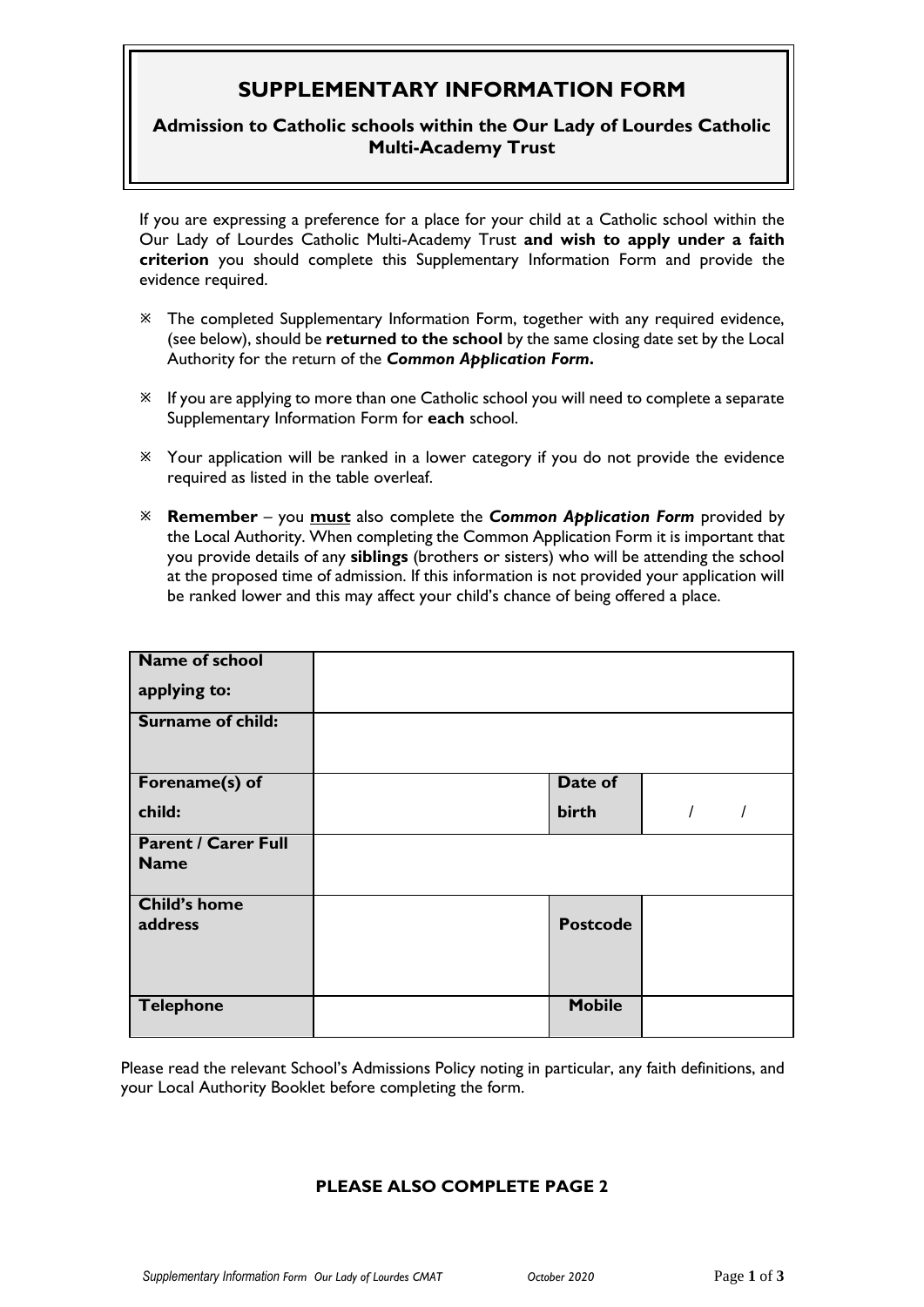Now complete the following by ticking the boxes which apply to your child.

|                                                    | Faith<br><b>Criterion</b><br><b>Please tick</b> | <b>Supporting</b><br><b>Evidence</b><br><b>Required</b><br>(Legible photocopies are acceptable)                                                                                                       | <b>Supporting</b><br><b>Evidence</b><br><b>Enclosed*</b><br><b>Please tick</b> |
|----------------------------------------------------|-------------------------------------------------|-------------------------------------------------------------------------------------------------------------------------------------------------------------------------------------------------------|--------------------------------------------------------------------------------|
| My child is a:                                     |                                                 | A Catholic Baptism Certificate<br>or                                                                                                                                                                  |                                                                                |
| <b>Catholic</b>                                    |                                                 | A written statement or certificate<br>signed by a Catholic Priest and stamped<br>with the parish stamp verifying that the<br>child has been received into full<br>communion with the Catholic church. |                                                                                |
| My child is a:                                     |                                                 | A certificate of reception into the<br>order of catechumens<br>or                                                                                                                                     |                                                                                |
| Catechumen /<br><b>Candidate</b>                   |                                                 | A letter of verification signed by the<br>parish priest and stamped with the<br>parish stamp.                                                                                                         |                                                                                |
| My child is a:                                     |                                                 | A Baptism Certificate<br>or                                                                                                                                                                           |                                                                                |
| member of an<br><b>Eastern Christian</b><br>Church |                                                 | A certificate of reception from the<br>authorities of that Church.                                                                                                                                    |                                                                                |
| My child is a:                                     |                                                 | A Baptism Certificate<br>or                                                                                                                                                                           |                                                                                |
| member of<br>another Christian                     |                                                 | A Certificate of Dedication<br>or                                                                                                                                                                     |                                                                                |
| denomination                                       |                                                 | A letter of verification signed by the<br>minister of religion for that church.                                                                                                                       |                                                                                |
| My child is a:                                     |                                                 | A Baptism Certificate<br>or                                                                                                                                                                           |                                                                                |
| member of<br>another faith                         |                                                 | A Certificate of Dedication<br>or                                                                                                                                                                     |                                                                                |
|                                                    |                                                 | A letter of verification signed by the<br>religious leader of the community.                                                                                                                          |                                                                                |

**\*** *Extra supporting evidence may be requested if the written documents that are produced do not clarify the fact that a person is a member of a church or religious community, (e.g. where the name and address of the Church is not on the certificate). If you have difficulties in producing evidence, you should contact your Parish Priest or Religious Leader for advice.*

| Your name in<br><b>BLOCK</b><br><b>CAPITALS</b> |  |
|-------------------------------------------------|--|
| Your signature                                  |  |
| <b>Date</b>                                     |  |

For School use only

| Evidence provided | Date | Criterion |
|-------------------|------|-----------|
|                   |      |           |